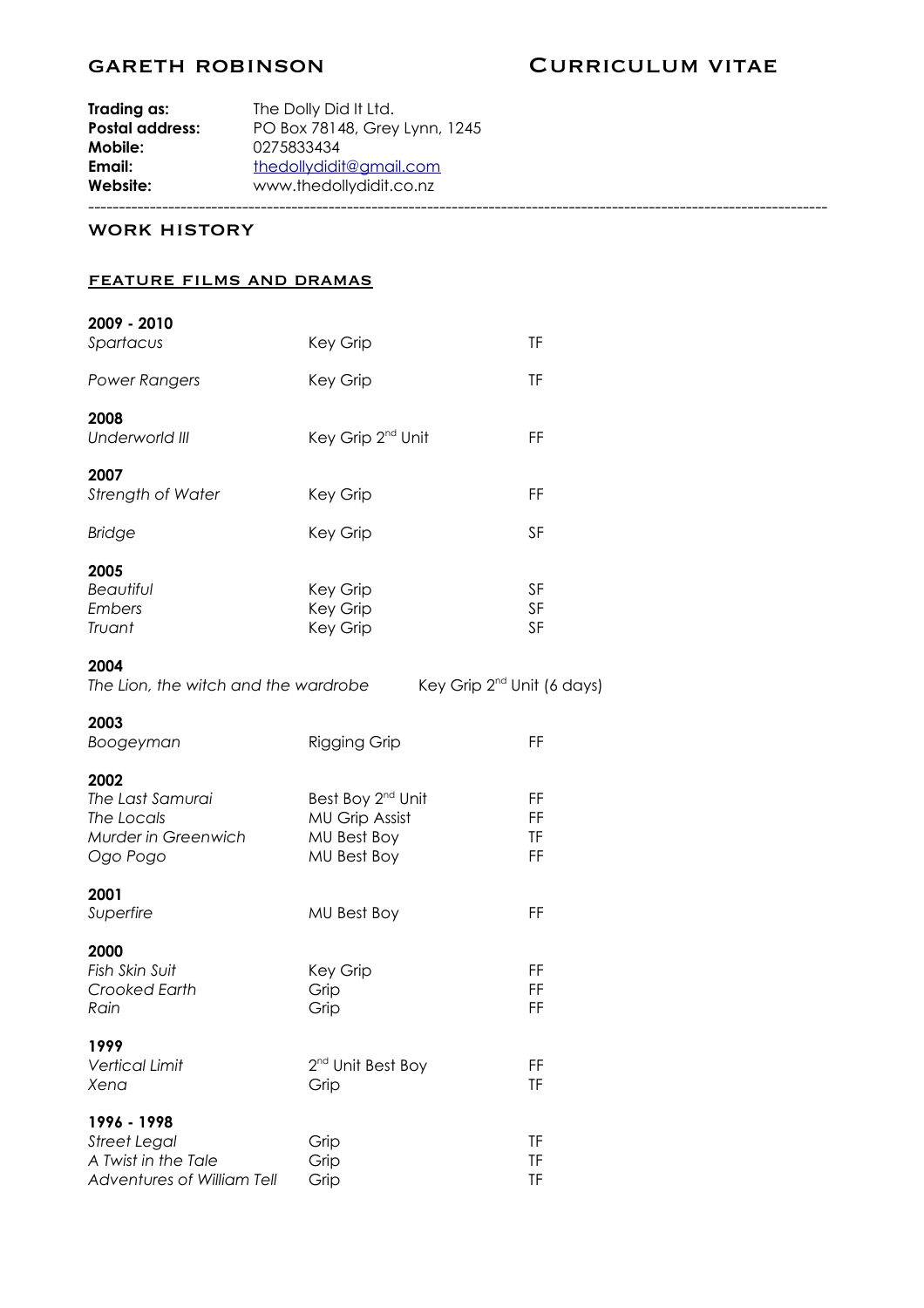## recent commercials

### **SILVERSCREEN -** Key Grip

| Mitsibishi                                 | Caltex                         | Simmons Bed                            | National Bank 05 Campaign      |  |  |  |
|--------------------------------------------|--------------------------------|----------------------------------------|--------------------------------|--|--|--|
| Kia Sorenta Car                            | Nissan X-Trail 4wd             | Roots Diamondex<br>Vodafone 'Warriors' |                                |  |  |  |
| Mitsibishi Colt Car                        | Panadol 'Desperate Housewives' |                                        | Telecom T3G 05 Campaign        |  |  |  |
| FILM CONSTRUCTION - Key Grip               |                                |                                        |                                |  |  |  |
| Pineapple lumps                            | Vodafone 3G Live               | Hungerbusters                          | Grainwaves 'Mr Potato Head'    |  |  |  |
| Watties 'Beanman'                          | Genesis Energy                 | Whittakers                             | Coca Cola 'All Blacks'         |  |  |  |
| Mcdonalds                                  | Whiskas                        | Tegal 'Good to Go'                     | Air NZ Vodafone 'Air Guitar'   |  |  |  |
| Vodafone                                   | NZ Post                        | <b>Black Knight 'Licorice'</b>         |                                |  |  |  |
| Hyundai Sonata 'Peacocks' Car              |                                | Philips Wide Screen 'Coach'            |                                |  |  |  |
| THE SWEET SHOP - Key Grip                  |                                |                                        |                                |  |  |  |
| <b>Bremworth Carpets</b>                   | Cadbury Boost                  | <b>Dulux House Paints</b>              | Skins 'Athlete Clothing'       |  |  |  |
| Mastercard 'Debit Card'                    |                                |                                        |                                |  |  |  |
| <b>CURIOUS FILMS - Key Grip</b>            |                                |                                        |                                |  |  |  |
|                                            | Just Jeans "Love"              |                                        |                                |  |  |  |
| <b>McDonalds</b>                           |                                | Moro                                   | Whitcoulls "Christmas"         |  |  |  |
| Astellas                                   | Sanatarium                     | Fruju "Liberate"                       | Glassons                       |  |  |  |
| <b>Hallensteins</b>                        | Newstalk ZB                    | Memphis Meltdown                       | <b>BMW 'Like Nothing Else'</b> |  |  |  |
| <b>REPUBLIC FILMS AUTOMATIC - Key Grip</b> |                                |                                        |                                |  |  |  |
| Firestone                                  | Lotto                          | V8 juice                               | Yellow pages                   |  |  |  |
| <b>Travellex</b>                           | <b>Boots Chemist UK</b>        | Metlifecare                            | Lifestyle Range 'Cocky Fish'   |  |  |  |
| Versatile Garage                           | Nutti                          | Vodafone 'Talkzone Zero'               |                                |  |  |  |
| Burger King "Suck it and See"              |                                |                                        |                                |  |  |  |

# **MUSIC VIDEOS**

| Feelers          | Key Grip |  |
|------------------|----------|--|
| D4 "What I Want" | Key Grip |  |
| Goodshirt        | Key Grip |  |
| Mandy Kane       | Key Grip |  |